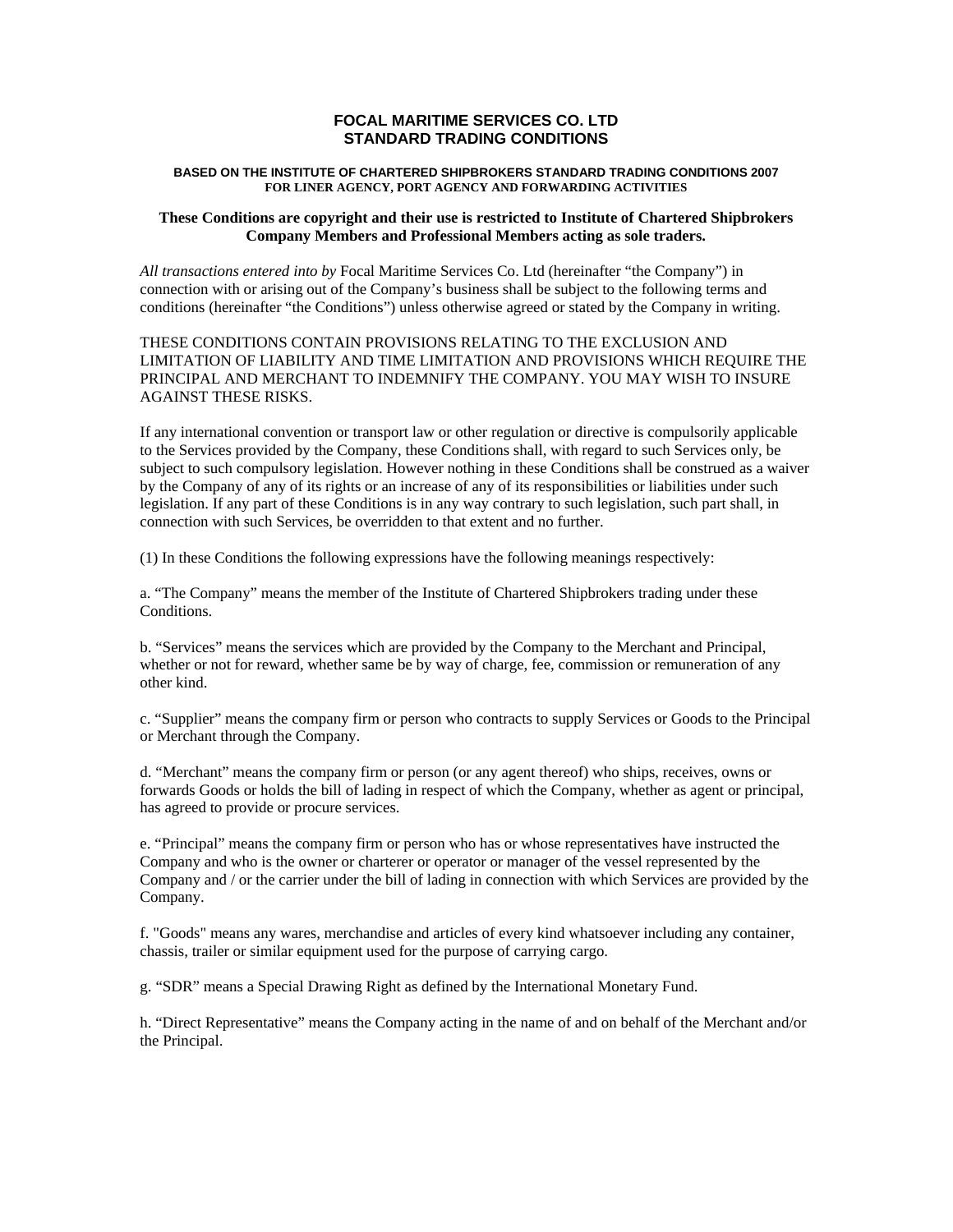i. Words importing the singular number shall include the plural and vice versa, words importing the masculine shall include the feminine and neuter and vice versa and words importing persons shall incorporate bodies corporate, unincorporated associations and partnerships.

j. The headings in these Conditions are for convenience only and shall not affect their interpretation.

## **Transactions with the Principal**

The following terms and conditions shall apply to transactions with the Principal :

(2) The Principal shall indemnify the Company in respect of all liabilities incurred by the Company when acting as a port agent or liner agent or booking agent on the Principal's behalf. This indemnity shall include but not be limited to all third party claims, charges, losses, damages, taxes, duties and expenses that the Company may incur during the performance of the Services, notwithstanding any termination of the contract between the Principal and the Company. This indemnity shall not extend to matters arising by reason of the negligence or wilful misconduct of the Company.

(3) The Principal shall pay forthwith by telegraphic transfer to the Company's bank account such sums as the Company may request as an advance on port disbursements which the Company estimates will be incurred whilst the Principal's vessel is in the Company's agency. If the Principal should fail to comply with the Company's request, the Company may at any time give notice of the termination of its agency.

(4) The Company shall be entitled to deduct from sums held by the Company for the Principal's account any amounts due to the Company from the Principal.

(5) The Company, with the consent of the Principal, shall have authority to appoint sub-agents to perform Services on behalf of the Principal, including such **S**ervices as may be subject to these Conditions, remaining at all times responsible for the actions of the sub-agent.

(6) Where the Company acts as liner agent and / or booking agent for the Principal, the Principal shall give six months' written notice of termination of the agency. For the purposes of this clause "written notice" shall also include notice by facsimile transmission or by electronic means.

(7) In the event that the Company is required by the Principal to file data with a port facility in compliance with the ISPS Code, the Company will exercise reasonable skill and care to file the data correctly and within the prescribed filing deadlines. However, the Company cannot accept any responsibility or liability for the correctness and accuracy of the information provided by the Principal or if the Principal fails to provide the data in a timely manner or there are technical problems or human error beyond the Company's control. The Company provides the filing process as a data exchange service only. Any losses or liabilities resulting from the filing of such data, whether or not the Company was or is claimed to have been negligent or at fault in any way, rest with the Principal.

#### **Transactions with the Supplier**

The following terms and conditions shall apply to transactions with the Supplier :

(8) Unless otherwise stated in writing, when the Company is acting as a port agent or liner agent or booking agent it acts at all times as agent for and on behalf of the Principal and has authority to enter into contracts with the Supplier as agent for Principal. The Company shall not be personally liable to pay any debt or expense to the Supplier from the Principal.

(9) Where the Company is acting as a forwarding agent, unless it is acting as agent for the Principal in accordance with clause (8) hereof or otherwise agreed in writing, it acts at all times as agent for and on behalf of the Merchant and has authority to enter into contracts with the Supplier as agent for the Merchant. The Company shall not be personally liable to pay any debt due from the Merchant.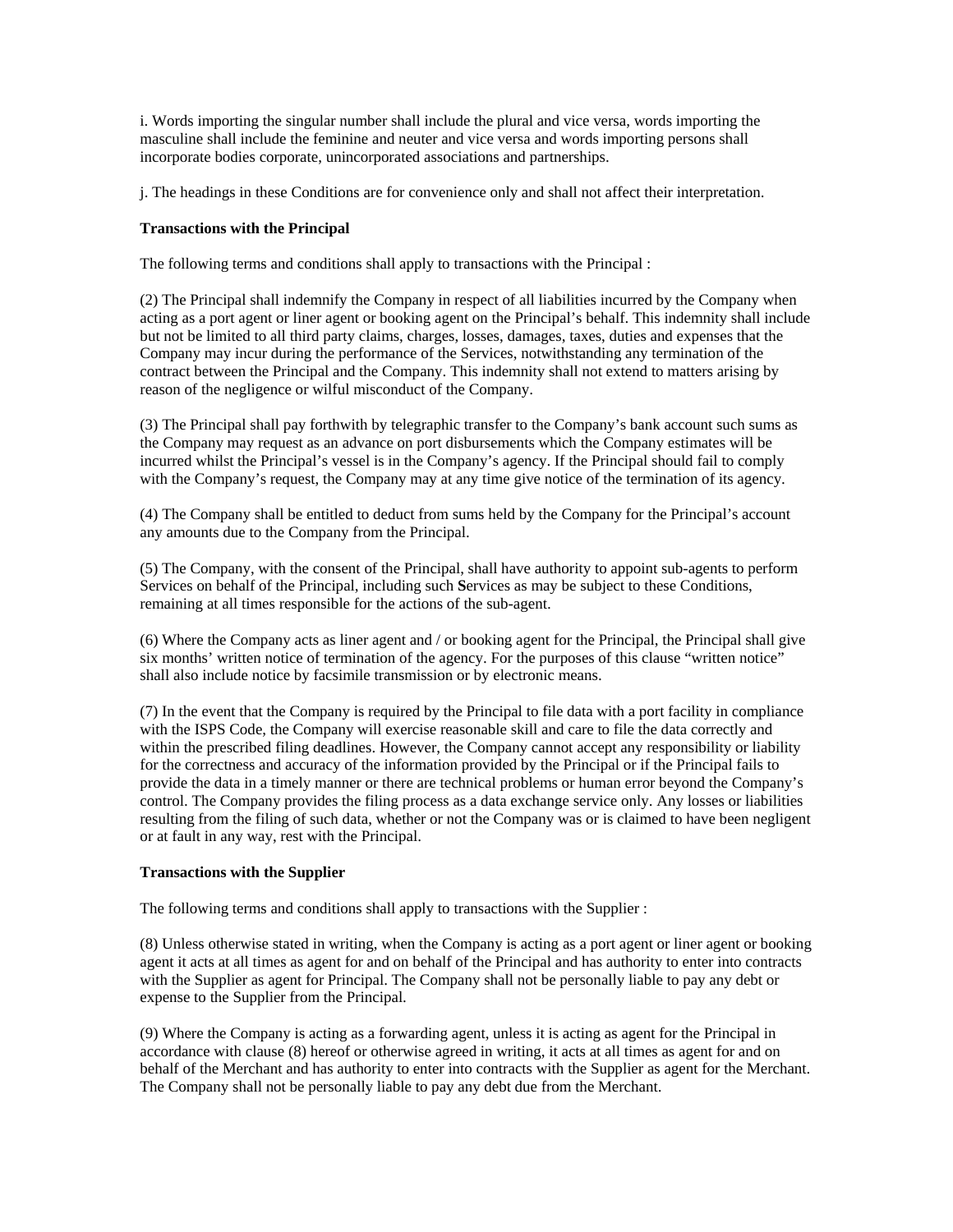### **Transactions with the Merchant**

The following terms and conditions shall apply to transactions with the Merchant :

(10) When acting as port agent or liner agent or booking agent, the Company acts at all times as agent for and on behalf of the Principal and has authority to enter into contracts with the Merchant as agent for the Principal. The Company shall not be personally responsible for the Principal's liabilities.

(11) The Company may provide the Services to the Merchant as its agent or as a principal. The Merchant warrants that it is either the owner of the Goods or the authorised agent of the owner and that it accepts these terms for itself and as agent for and on behalf of the owner.

 (12) (a) Where the Company arranges Services for the Merchant's Goods which are or will be carried in accordance with a contract with the Principal contained in or evidenced by a bill of lading, charterparty or other contract of affreightment, all Services including forwarding Services are arranged by the Company as agent for and on behalf of the Principal. The provision of such Services shall be subject to the terms and conditions of the Principal's bill of lading and tariff rules (if any), which may be inspected on request, or other contract between the Principal and the Merchant.

(b) Where the Company arranges Services for the Merchant's Goods as a forwarder (whether as principal or agent) the provision of such Services are subject to these Conditions.

(c) The Company may from time to time issue a house bill of lading covering the transportation of the Merchant's Goods. In the event of any conflict between these Conditions and the house bill of lading, the latter shall prevail.

(13) When the Company contracts as a principal for any Services, the Company shall have full liberty to sub-contract the whole or any part of its contracted Services to third parties as may be necessary to fulfil the customer's instructions and subject to the trading conditions of the sub-contractors.

(14) The Company shall be relieved of any liability, and the Merchant shall hold the Company harmless, for loss or damage if such loss or damage resulted from :

a) the act or omission of the Merchant or his representative or any other party from whom the Company took charge of the Goods;

b) inherent vice of the Goods, including improper packing, labelling or addressing (except to the extent that the Company undertook to be responsible therefor);

c) handling, loading, stowage or unloading of the Goods by the Merchant or any person acting on his behalf other than the Company ;

d) seizure, forfeiture or detention under legal process ;

e) riot, civil commotion, strike, lock out, general or partial stoppage or restraint of labour from whatever cause;

f) any consequence of war, invasion, acts of foreign enemies, hostilities (whether war be declared or not), civil war, acts of terrorism or sabotage, rebellion, revolution, insurrection, military or usurped power or confiscation or nationalization or requisition or destruction of or damage to any property or Goods by or under the order of any Government or public or local authority.

g) any cause or event which the Company was unable to avoid and the consequences whereof the Company was unable to prevent by the exercise of due diligence.

(15) The Company shall not arrange insurance for the subject matter of the Services save upon express instructions given in writing by the Merchant in relation to which there shall be a specific agreement as to charge. All insurance arranged by the Company is subject to the conditions of the insurer. If the Company agrees to arrange insurance, it acts as agent of the Merchant in doing so.

(16) Where the Company agrees to provide or arrange **S**ervices for the Merchant's Goods, the Merchant shall be deemed to have authorised the Company to conclude all and any contracts necessary to provide those Services. The Merchant shall reimburse on demand the Company with all taxes, charges or fines whatsoever incurred by the Company as a result of providing or arranging the Services, or undertaking any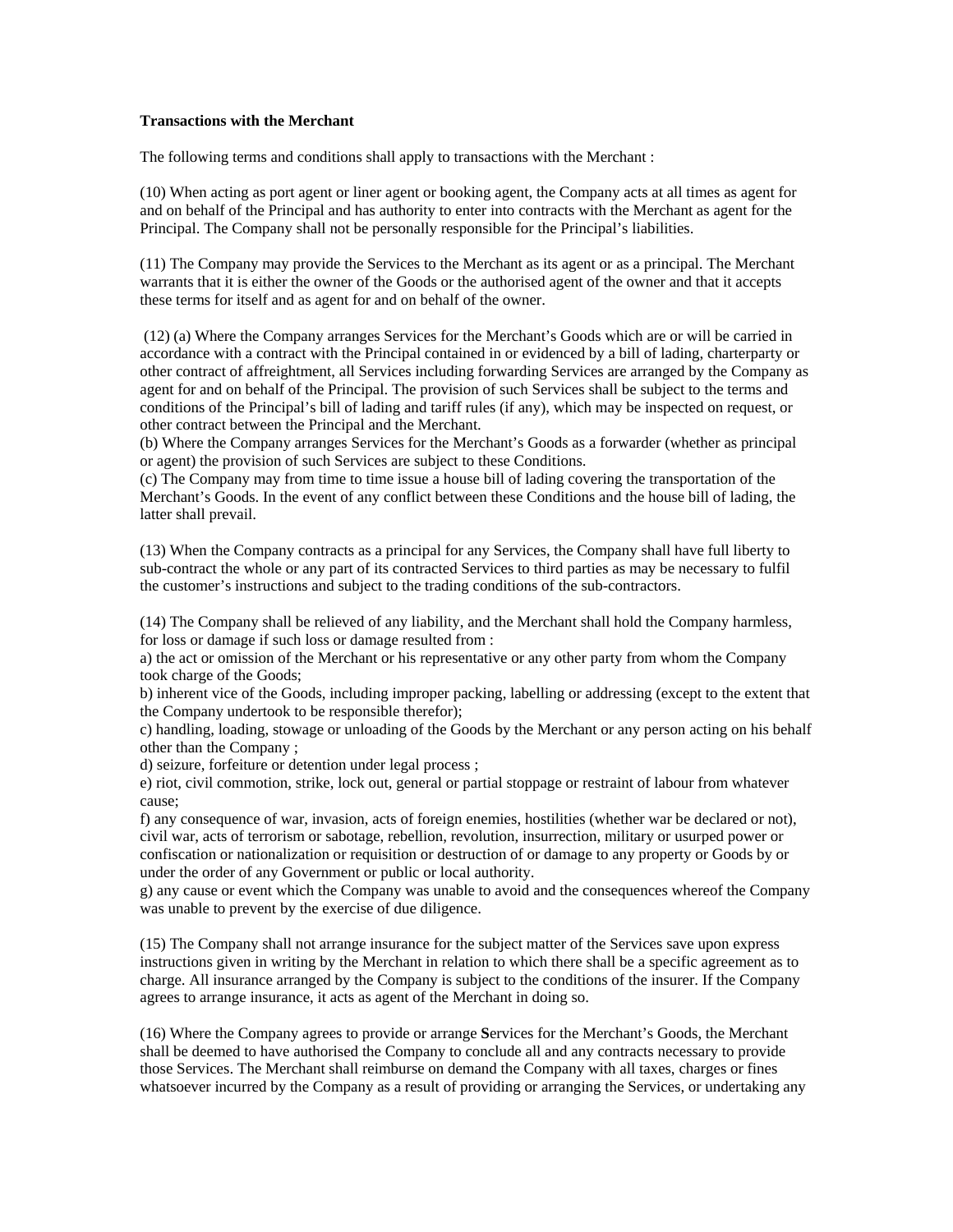liability in connection with the **S**ervices, particularly in respect of any bond issued to Customs or any other statutory authority by the Company.

(17) The Company is deemed to be appointed as and acts as a Direct Representative only in all and any dealings with Customs Authorities, and any other authority, for and on behalf of the Merchant.

(18) Unless the Company has previously so agreed in writing, the Company will not provide Services for Goods of a dangerous or damaging nature. If such Goods are accepted pursuant to a special arrangement, and, thereafter (in the opinion of the Company) constitute a risk to health or to other goods or property, the Company shall, where reasonably practicable, contact the Merchant in order to require him to remove or otherwise deal with the Goods, but reserves the right, in any event, to do so at the expense of the Merchant. Should the Merchant fail to provide such details at the time of contract the Merchant shall be responsible for all costs and damages arising as a result thereof and the Company shall have the right exercisable on behalf of itself or its Principal to rescind the contract.

### **Liability**

(19) The Company shall exercise reasonable care and diligence in providing **S**ervices.

(20) Unless otherwise agreed in writing, the liability of the Company shall in all circumstances be limited to the lesser of sums calculated in the following manner :-

a) where Goods are lost or damaged :

(i) the value of Goods so lost and damaged; or

(ii) a sum calculated at the rate of SDRs 2.00 per kilo of the gross weight of any Goods lost or damaged;

b) in all other circumstances the amount of the direct loss or SDRs 75,000.

(21) The Company will not provide Services in connection with bullion, coin, precious stones, jewellery, valuables, antiques, pictures, human remains, livestock, pets or plants but if the Company should, in the course of providing the Services, handle or deal with such Goods (otherwise than under special arrangements previously made in writing) the Company shall be under no liability whatsoever for or in connection with such Goods however arising.

(22) The Company shall perform the Services with due despatch but shall not be liable for any loss or damage arising from any delay which it could not reasonably prevent. Without prejudice to the foregoing, in the event that the Company is

deemed to be liable for delay its liability shall not exceed the amount of the Company's charges in respect of the transaction.

(23) Except in those cases of loss or damage referred to in Clauses (21) and (22) above and Clause (24) below, no liability whatsoever for consequential loss, be it direct or indirect, shall attach to the Company. Such loss shall include (but not be limited to) loss of profit, loss of market or the consequences of delay or deviation, however caused.

(24) The Company shall not be liable for loss of or damage to Goods unless it is advised thereof in writing within three days after the completion of provision of the Services and the claim is made in writing within 42 days, provided always that these limits shall not apply if the Merchant or Principal can establish that it was not reasonably possible for him to make a claim in writing within the time limit and notice was given within a reasonable time. Notwithstanding the above provisions, the Company shall in any event be discharged from all liability whatsoever and howsoever arising in connection with the Services unless suit is brought within nine months of the delivery of the Goods or of the date they should have been delivered or of the date of the event giving rise to any other loss.

#### **General**